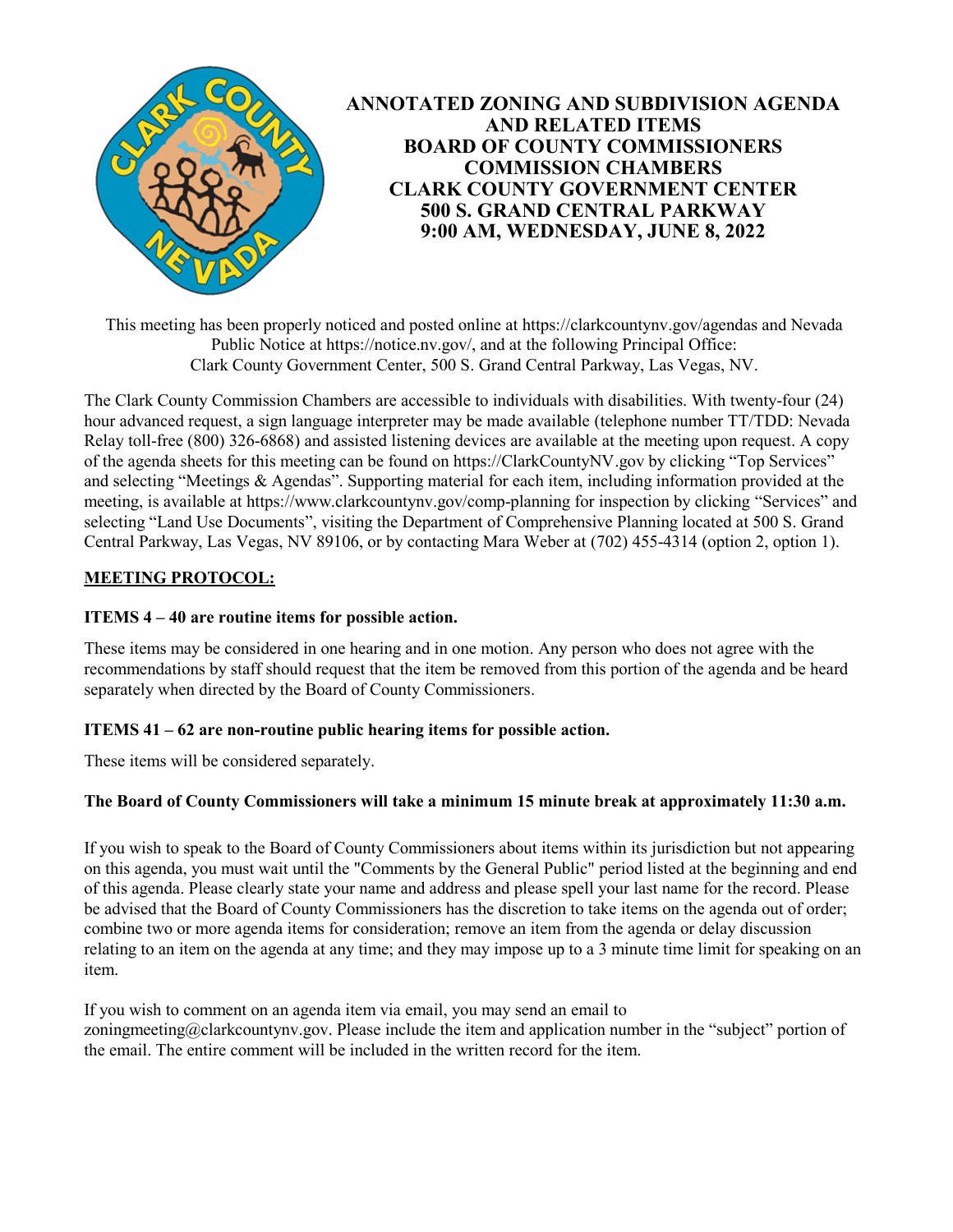# *OPENING CEREMONIES*

# CALL TO ORDER

- 1. [Public Comments.](http://clark.legistar.com/gateway.aspx?m=l&id=/matter.aspx?key=8871)
- 2. [Approval of the Agenda After Considering Requests to Add, Hold, or Delete Items. \(For possible action\)](http://clark.legistar.com/gateway.aspx?m=l&id=/matter.aspx?key=8872)
- 3. [Approval of minutes. \(For possible action\)](http://clark.legistar.com/gateway.aspx?m=l&id=/matter.aspx?key=8873)

# **ROUTINE ACTION ITEMS (4 – 40):**

These items may be considered in one hearing and in one motion. Any person who does not agree with the recommendations by staff should request that the item be removed from this portion of the agenda and be heard separately when directed by the Board of County Commissioners.

4. DR-22-0193-SA-CAC-DM, LLC:

[DESIGN REVIEW for signs in conjunction with a previously approved vehicle maintenance facility on](http://clark.legistar.com/gateway.aspx?m=l&id=/matter.aspx?key=8874)  0.9 acres in a C-2 (General Commercial) Zone. Generally located on the north side of Cactus Avenue and the east side of Polaris Avenue within Enterprise. JJ/nr/jo (For possible action)

- 5. DR-22-0218-PLUM WARM SPRINGS, LLC: [DESIGN REVIEW for a medical office building on 1.6 acres in a C-P \(Office and Professional\) Zone.](http://clark.legistar.com/gateway.aspx?m=l&id=/matter.aspx?key=8875)  Generally located on the south side of Warm Springs Road, 750 feet east of Topaz Street within Paradise. JG/gc/jo (For possible action)
- 6. DR-22-0228-MEQ-CACTUS & RAINBOW, LLC: [DESIGN REVIEW for a vehicle maintenance \(smog testing\) facility on a 0.1 acre portion of a 4.7 acre](http://clark.legistar.com/gateway.aspx?m=l&id=/matter.aspx?key=8876)  shopping center in a C-2 (General Commercial) Zone in the Mountain's Edge Master Planned Community. Generally located on the northwest corner of Rainbow Boulevard and Cactus Avenue within Enterprise. JJ/bb/syp (For possible action)

### 7. ET-21-400175 (UC-0492-15)-WESTWYNN, LLC:

HOLDOVER USE PERMITS SECOND EXTENSION OF TIME for the following: 1) High Impact Project; 2) resort hotel; 3) public areas including the casino, showrooms, live entertainment, retail center, indoor and outdoor dining, entertainment, offices, convention, back-of-house, and parking structures; 4) increase the height of high-rise towers; 5) associated accessory and incidental commercial uses, buildings, and structures; and 6) deviations from development standards.

DEVIATIONS for the following: 1) reduce on-site parking requirements; 2) allow primary access to outside dining and drinking areas, restaurants, retail buildings and uses from the exterior of a resort hotel; 3) encroachment into airspace; 4) alternative landscaping; and 5) all other deviations as shown per plans on file.

WAIVERS OF DEVELOPMENT STANDARDS for the following: 1) reduced setbacks; and 2) non-standard improvements (landscaping and fencing) within the right-of-way.

DESIGN REVIEWS for the following: 1) High Impact Project; 2) resort hotel and all associated and [accessory uses; 3\) hotel towers and associated low-rise and mid-rise buildings and structures; 4\) low-rise](http://clark.legistar.com/gateway.aspx?m=l&id=/matter.aspx?key=8877)  and mid-rise buildings including retail, restaurants, public and back-of-house areas; 5) water features (man-made lake and decorative water fountains); and 6) all other accessory and incidental buildings and structures on 34.6 acres in an H-1 (Limited Resort and Apartment) Zone in the MUD-1 Overlay District. Generally located on the northwest corner of Las Vegas Boulevard South and Fashion Show Drive within Winchester and Paradise. TS/sd/jo (For possible action)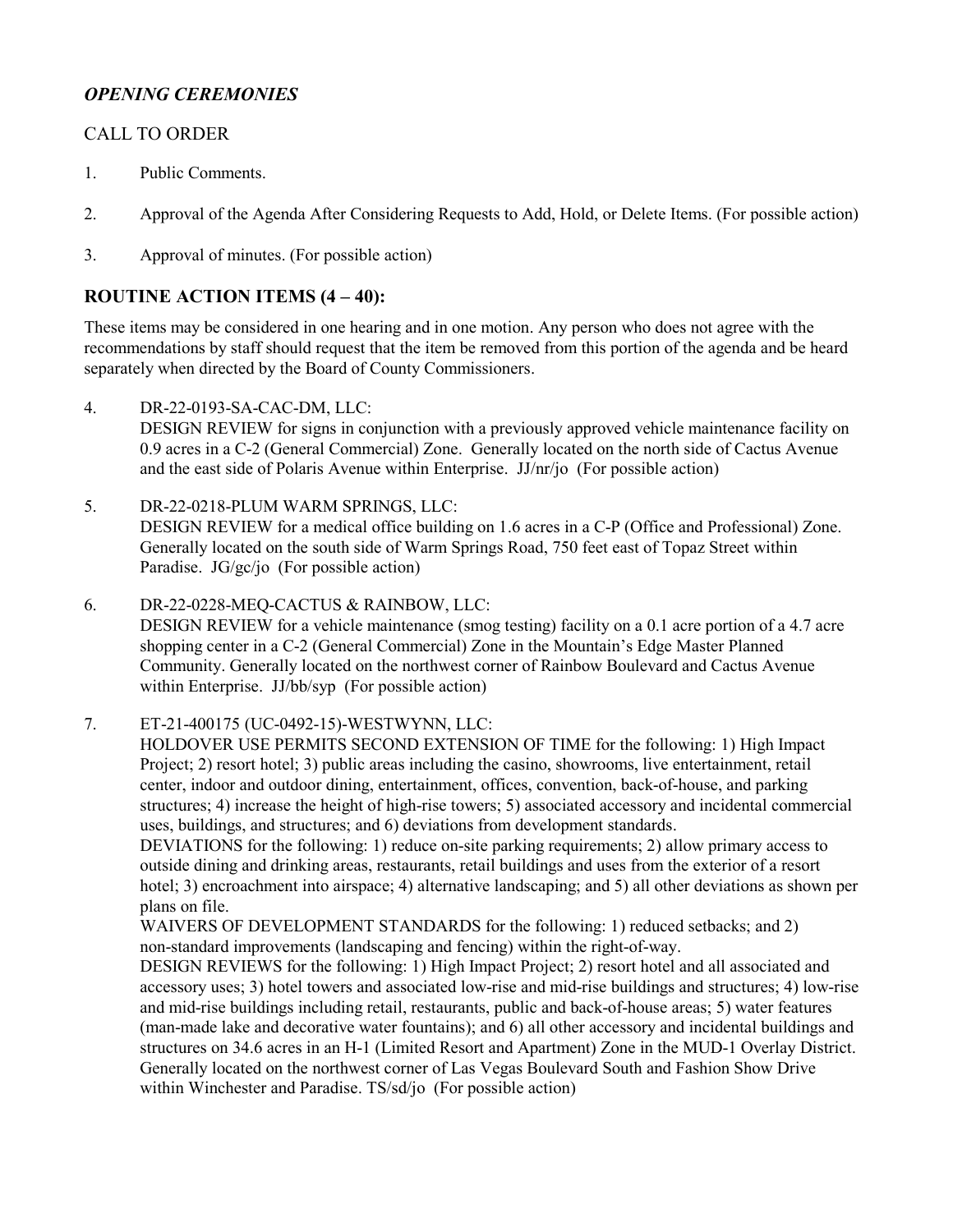8. ET-21-400176 (UC-0045-16)-WESTWYNN, LLC:

HOLDOVER USE PERMIT SECOND EXTENSION OF TIME to expand/enlarge the Gaming Enterprise District by approximately 2.5 acres in conjunction with an approved resort hotel (Alon) on 34.6 acres in an H-1 (Limited Resort and Apartment) Zone in the MUD-1 Overlay District. Generally located between Sammy Davis Jr. Drive and Las Vegas Boulevard South and between Fashion Show [Drive and Wilbur Clark Desert Inn Road within Winchester and Paradise. TS/sd/jo \(For possible action\)](http://clark.legistar.com/gateway.aspx?m=l&id=/matter.aspx?key=8878)

9. ET-22-400049 (NZC-0511-12)-TETON CAPITAL MANAGEMENT, LLC: ZONE CHANGE FIFTH EXTENSION OF TIME to reclassify 3.5 acres from an R-E (Rural Estates [Residential\) Zone to a C-1 \(Local Business\) Zone. Generally located on the northeast corner of Grand](http://clark.legistar.com/gateway.aspx?m=l&id=/matter.aspx?key=8879)  Teton Drive and Buffalo Drive within Lone Mountain (description on file). MK/lm/syp (For possible action)

10. ET-22-400050 (UC-19-0864)-TETON CAPITAL MANAGEMENT, LLC: AMENDED USE PERMITS FIRST EXTENSION OF TIME for the following: 1) a project of regional significance; 2) mini-warehouse building; and 3) vehicle rental. WAIVERS OF DEVELOPMENT STANDARDS for the following: 1) alternative landscaping adjacent to arterial streets; 2) alternative screening for outside vehicle rental; 3) modified driveway design standards; and 4) reduce driveway distances from the intersection. DESIGN REVIEWS for the following: 1) retail center with a mini-warehouse building and vehicle rental; and 2) finished grade on 3.4 acres in a C-1 (Local Business) Zone (no longer needed). Generally located on the northeast corner of Buffalo Drive and Grand Teton Drive within Lone Mountain. MK/lm/syp (For possible action)

11. ET-22-400051 (DR-21-0130)-TETON CAPITAL MANAGEMENT, LLC: DESIGN REVIEWS FIRST EXTENSION OF TIME for the following: 1) a proposed daycare facility; and 2) final façade design for an approved retail center with a mini-warehouse building on 3.4 acres in a [C-1 \(Local Business\) Zone. Generally located on the northeast corner of Buffalo Drive and Grand Teton](http://clark.legistar.com/gateway.aspx?m=l&id=/matter.aspx?key=8881)  Drive within Lone Mountain. MK/lm/syp (For possible action)

12. ET-22-400054 (WS-19-0927)-DFA, LLC: WAIVERS OF DEVELOPMENT STANDARDS FIRST EXTENSION OF TIME for the following: 1) reduced security gate setback; 2) alternative landscaping; 3) attached sidewalk; and 4) reduced parking. DESIGN REVIEW for a 265,000 square foot office/warehouse building on 15.1 acres in an M-1 (Light [Manufacturing\) Zone and an M-2 \(Industrial\) Zone. Generally located on the north side of Eastgate Road](http://clark.legistar.com/gateway.aspx?m=l&id=/matter.aspx?key=8882)  and the west side of Fourth Street within Whitney. JG/jor/syp (For possible action)

13. ET-22-400055 (UC-20-0240)-MEQ-BD & D II, LLC: USE PERMITS FIRST EXTENSION OF TIME for the following: 1) alcohol sales, liquor - packaged only (liquor store) not in conjunction with grocery store; 2) convenience store; and 3) gasoline station. WAIVERS OF DEVELOPMENT STANDARDS for the following: 1) reduce setback for a convenience store; 2) reduce setback for a gasoline station; and 3) alternative driveway geometrics. DESIGN REVIEW for modifications to an approved shopping center on 3.8 acres in a C-1 (Limited [Commercial\) Zone. Generally located on the north side of Blue Diamond Road, 610 feet east of Durango](http://clark.legistar.com/gateway.aspx?m=l&id=/matter.aspx?key=8883)  Drive within Enterprise. JJ/jgh/syp (For possible action)

14. ET-22-400056 (ZC-18-0118)-MEQ-BD & D II, LLC:

DESIGN REVIEWS SECOND EXTENSION OF TIME for the following: 1) a proposed shopping [center; and 2\) finished grade on 3.8 acres in a C-1 \(Limited Commercial\) Zone. Generally located on the](http://clark.legistar.com/gateway.aspx?m=l&id=/matter.aspx?key=8884)  north side of Blue Diamond Road, 610 feet east of Durango Drive within Enterprise (description on file). JJ/jgh/syp (For possible action)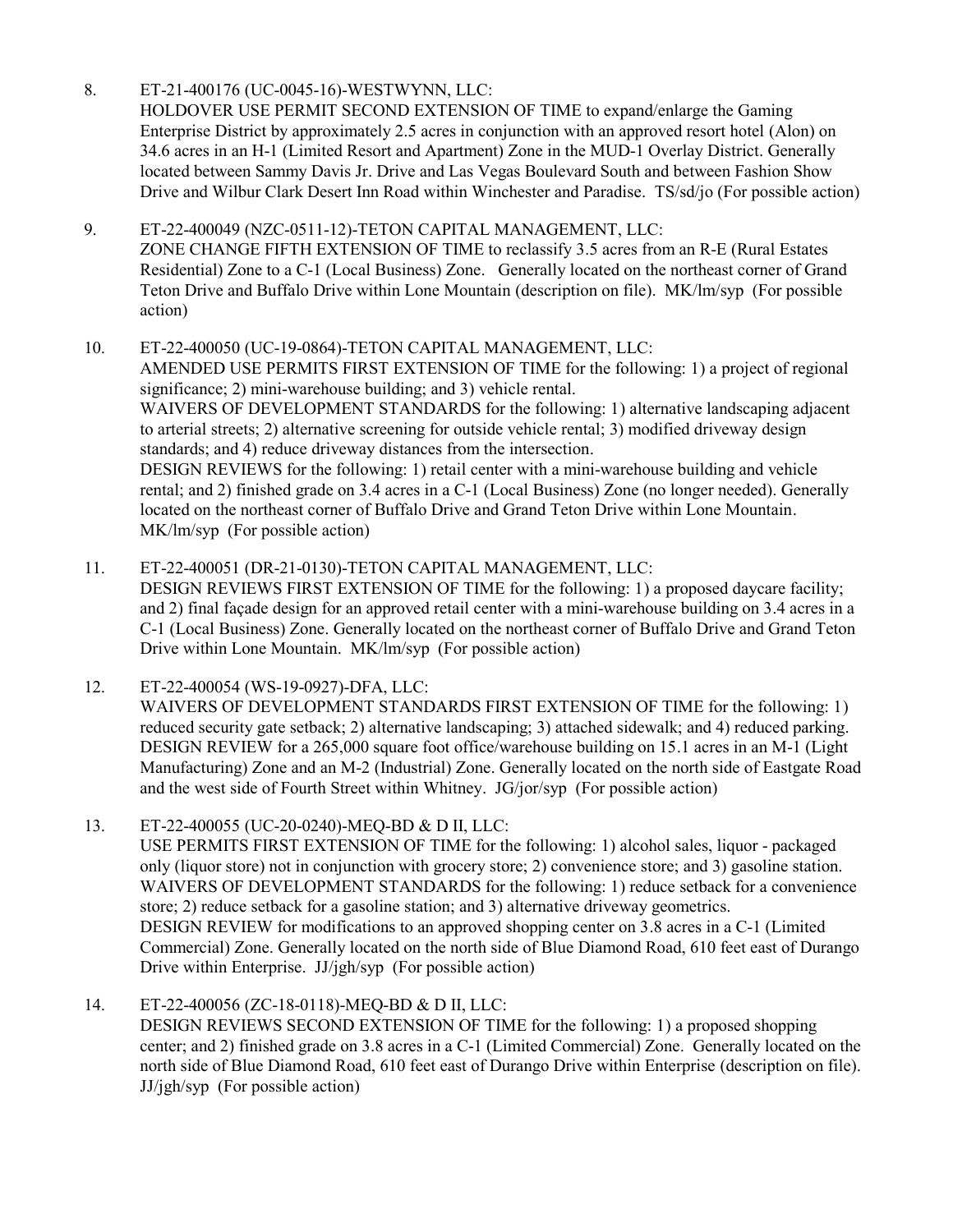- 15. ET-22-400057 (ZC-20-0066)-RA SOUTHEAST LAND COMPANY, LLC: [WAIVERS OF DEVELOPMENT STANDARDS FIRST EXTENSION OF TIME for the following: 1\)](http://clark.legistar.com/gateway.aspx?m=l&id=/matter.aspx?key=8885)  reduce the driveway throat depth; and 2) reduce the driveway approach distance. DESIGN REVIEW for a hotel on 2.4 acres in a C-2 (General Commercial) (AE-65) Zone. Generally located on the north side of Las Vegas Boulevard North and the west side of Nellis Boulevard within Sunrise Manor (description on file). MK/hw/syp (For possible action)
- 16. ET-22-400058 (WS-20-0277)-RA SOUTHEAST LAND COMPANY, LLC: WAIVER OF DEVELOPMENT STANDARDS FIRST EXTENSION OF TIME for cross access in conjunction with a proposed hotel project on 2.4 acres in a C-2 (Commercial General) (AE-65) Zone. [Generally located on the north side of Las Vegas Boulevard North and the west side of Nellis Boulevard](http://clark.legistar.com/gateway.aspx?m=l&id=/matter.aspx?key=8886)  within Sunrise Manor. MK/jud/syp (For possible action)
- 17. ET-22-400059 (DR-20-0422)-RA SOUTHEAST LAND COMPANY, LLC: DESIGN REVIEW FIRST EXTENSION OF TIME for finished grade in conjunction with a proposed hotel on 2.4 acres in a C-2 (General Commercial) (AE-65) Zone. Generally located on the north side of Las Vegas Boulevard North and the west side of Nellis Boulevard within Sunrise Manor. MK/hw/syp (For possible action)
- 18. UC-22-0190-FESTIVAL GROUND OWNER, LLC:

USE PERMITS for the following: 1) recreational facility (concerts/events); 2) live entertainment; 3) fairground; and 4) on-premises consumption of alcohol with accessory uses including food, beverage, and retail sales.

WAIVERS OF DEVELOPMENT STANDARDS for the following: 1) reduce separation from live [entertainment to a residential use; 2\) reduce parking; 3\) reduce setback from the future right-of-way \(Las](http://clark.legistar.com/gateway.aspx?m=l&id=/matter.aspx?key=8888)  Vegas Boulevard South); 4) allow alternative street landscaping and screening; 5) allow landscaping and structures within the future right-of-way (Las Vegas Boulevard South); and 6) allow non-standard improvements (landscaping and fences) within the right-of-way (Las Vegas Boulevard South). DESIGN REVIEW for a recreational facility (concert/event/fairground/live entertainment facility) and all accessory buildings and structures on a portion of 77.4 acres in an H-1 (Limited Resort and Apartment) Zone. Generally located on the south side of Sahara Avenue, west side of Las Vegas Boulevard South, north side of Circus Circus Drive, and the east side of Sammy Davis Jr. Drive within Winchester. TS/jt/ja (For possible action)

- 19. UC-22-0195-PECOS BILL, LLC: USE PERMIT for a school on 0.2 acres in a C-P (Office and Professional) Zone. Generally located on [the south side of Warm Springs Road and the west side of Pecos Road within Paradise. JG/nr/syp \(For](http://clark.legistar.com/gateway.aspx?m=l&id=/matter.aspx?key=8889)  possible action)
- 20. UC-22-0204-SOUTHERN NEVADA BEAGLE RESCUE FOUNDATION: USE PERMIT to allow additional household pets (dogs) in conjunction with an existing single family [residence on 1.1 acres in an R-E \(Rural Estates Residential\) Zone. Generally located on the south side of](http://clark.legistar.com/gateway.aspx?m=l&id=/matter.aspx?key=8890)  Irvin Avenue, 150 feet west of Placid Street within Enterprise. MN/jgh/syp (For possible action)
- 21. WC-22-400046 (ZC-0961-03)-MARRA FAMILY TRUST & MARRA, WILLIAM A. & PEGGY A. TRS:

WAIVER OF CONDITIONS of a zone change requiring a 10 foot wide "No Build" area on the rear of each lot adjacent to the west property line and planted with Mondell Pine trees on 0.2 acres in an R-1 [\(Single Family Residential\) Zone. Generally located on the north side of Sur Este Avenue, 500 feet west](http://clark.legistar.com/gateway.aspx?m=l&id=/matter.aspx?key=8891)  of Tamarus Street within Paradise. MN/jgh/syp (For possible action)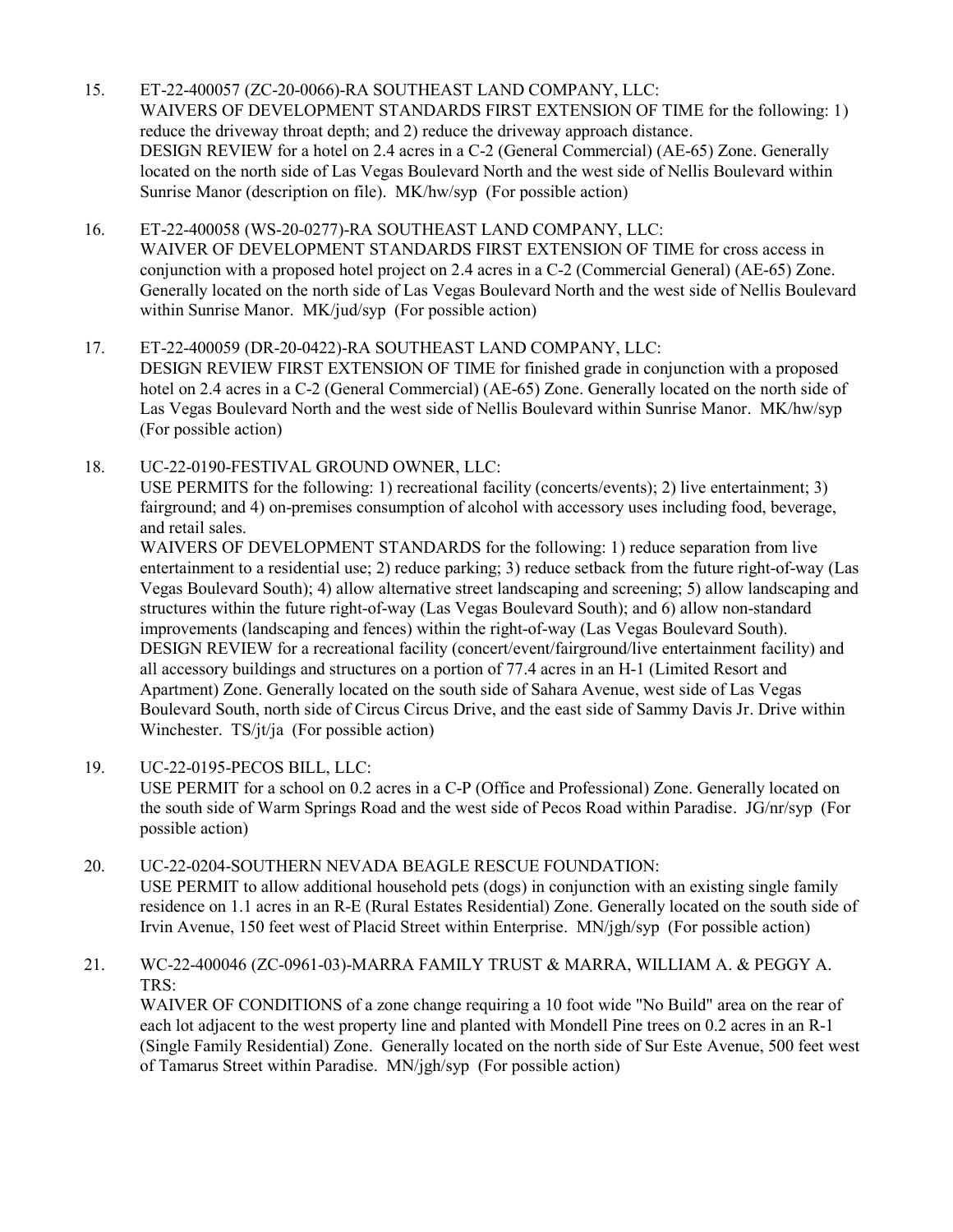## 22. WC-22-400061 (ZC-1375-06)-CLARK COUNTY WATER RECLAMATION:

WAIVER OF CONDITIONS of a zone change for future public facilities requiring a design review as a public hearing on final plans to address landscaping and buffering (intense landscaping) from adjacent residences and to address location of generators on 2.9 acres in a P-F (Public Facility) Zone in the Moapa Valley Design Overlay District. Generally located on the south side of Lewis Avenue, 200 feet east of Deer Street within Moapa Valley. MK/al/jo (For possible action)

#### 23. DR-22-0220-CLARK COUNTY WATER RECLAMATION: DESIGN REVIEWS for the following: 1) a lift station; and 2) finished grade for a water reclamation facility on 2.9 acres in a P-F (Public Facility) Zone in the Moapa Valley Design Overlay District. [Generally located on the south side of Lewis Avenue, 200 feet east of Deer Street within Moapa Valley.](http://clark.legistar.com/gateway.aspx?m=l&id=/matter.aspx?key=8893)  MK/al/jo (For possible action)

# 24. WS-22-0192-SN INVESTMENT PROPERTIES, LLC: WAIVER OF DEVELOPMENT STANDARDS for a roof sign. DESIGN REVIEW for signage in conjunction with an existing adult use (Crazy Horse III) on 4.3 acres [in an M-1 \(Light Manufacturing\) \(AE-60\) Zone in the Adult Use Overlay District. Generally located on](http://clark.legistar.com/gateway.aspx?m=l&id=/matter.aspx?key=8894)  the south side of Russell Road, 390 feet west of Polaris Avenue within Paradise. MN/nr/syp (For possible action)

25. WS-22-0238-BPS HARMON, LLC:

WAIVERS OF DEVELOPMENT STANDARDS for the following: 1) increase wall sign area; 2) increase animated sign area; and 3) increase the number of animated signs.

DESIGN REVIEWS for the following: 1) modifications to an approved comprehensive sign package; [and 2\) increased animated sign area in conjunction with an existing shopping center \(Harmon Corner\) on](http://clark.legistar.com/gateway.aspx?m=l&id=/matter.aspx?key=8895)  2.2 acres in an H-1 (Limited Resort and Apartment) Zone. Generally located on the northeast corner of Las Vegas Boulevard South and Harmon Avenue within Paradise. JG/jvm/ja (For possible action)

### 26. ZC-22-0143-LACONIC, LP:

[HOLDOVER ZONE CHANGE to reclassify 1.7 acres from an R-E \(Rural Estates Residential\) Zone to a](http://clark.legistar.com/gateway.aspx?m=l&id=/matter.aspx?key=8896)  C-1 (Local Business) Zone.

WAIVERS OF DEVELOPMENT STANDARDS for the following: 1) reduced parking; 2) reduced height setback ratio; 3) reduced driveway departure distance; and 4) reduced driveway throat depth. DESIGN REVIEWS for the following: 1) a proposed retail center; and 2) finished grade. Generally located on the north side of Cactus Avenue and the west side of Bermuda Road within Enterprise (description on file). MN/jor/jo (For possible action)

### 27. VS-22-0144-LACONIC, LP:

HOLDOVER VACATE AND ABANDON easements of interest to Clark County located between Bermuda Road and Forest Sword Street and between Cactus Avenue and Rush Avenue (alignment) and [portion of a right-of-way being Bermuda Road located between Cactus Avenue and Rush Avenue within](http://clark.legistar.com/gateway.aspx?m=l&id=/matter.aspx?key=8897)  Enterprise (description on file). MN/jor/jo (For possible action)

28. ZC-22-0219-SHAH, PANKAJ K.: [ZONE CHANGE to reclassify 0.8 acres from an R-E \(Rural Estates Residential\) Zone to an R-1 \(Single](http://clark.legistar.com/gateway.aspx?m=l&id=/matter.aspx?key=8898)  Family Residential) Zone.

DESIGN REVIEW for a single family residential development. Generally located on the north side of Casey Drive, 155 feet east of Pearl Street within Paradise (description on file). JG/al/jo (For possible action)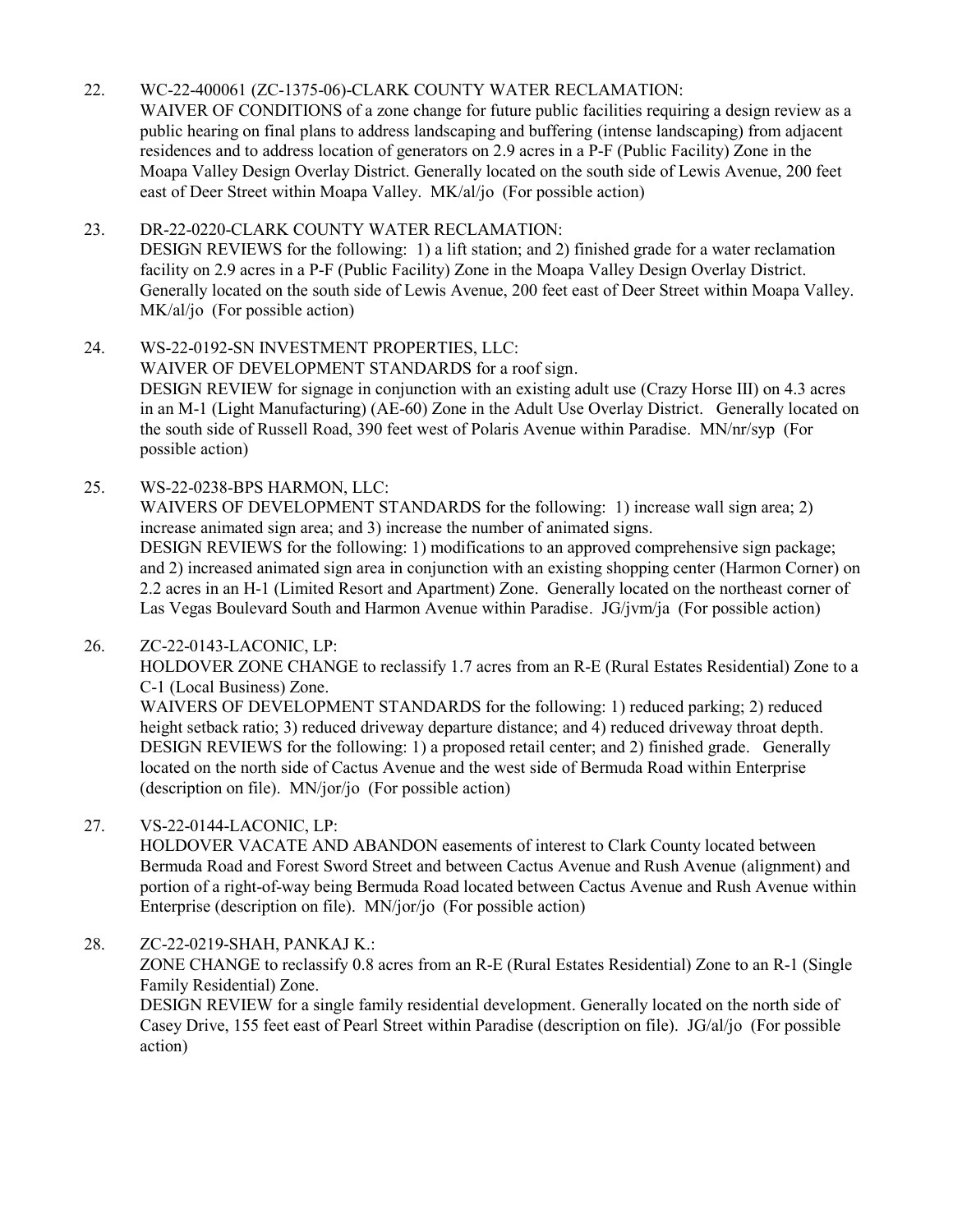## 29. ZC-22-0237-HUGHES HOWARD PROPERTIES, INC:

ZONE CHANGE to reclassify 289.8 acres in a C-2 (General Commercial) Zone and an R-5 (Apartment Residential District) Zone both within a P-C (Planned Community Overlay District) Zone to a C-2 (General Commercial) Zone and an R-5 (Apartment Residential District) Zone both within a P-C (Planned Community Overlay District) Zone in the Summerlin Master Planned Community. [USE PERMITS for the following: 1\) modified development standards; and 2\) allow outside commercial](http://clark.legistar.com/gateway.aspx?m=l&id=/matter.aspx?key=8899)  activities.

VARIANCE to allow single family attached (townhomes) in an R-5 zoning district. WAIVER for modified street improvement standards. Generally located on the south side of Charleston Boulevard and the west side of Town Center Drive within Summerlin South (description on file). JJ/jvm/ja (For possible action)

### 30. NZC-22-0090-BELTWAY DEWEY, LLC:

AMENDED ZONE CHANGE to reclassify 10.3 acres from an R-E (Rural Estates Residential) Zone and [an R-2 \(Medium Density Residential\) Zone to an R-4 \(Multiple Family Residential - High Density\) Zone](http://clark.legistar.com/gateway.aspx?m=l&id=/matter.aspx?key=8900)  (previously notified as R-5 (Apartment Residential) Zone).

WAIVERS OF DEVELOPMENT STANDARDS for the following: 1) increase building height; 2) reduce landscaping; and 3) alternative driveway geometrics.

DESIGN REVIEWS for the following: 1) multiple family residential development; and 2) finished grade in the CMA Design Overlay District. Generally located on the south side of Hacienda Avenue, the west side of Jerry Tarkanian Way, and the north side of Diablo Drive within Spring Valley (description on file). JJ/jt/jo (For possible action)

PC Action - Forward from 06/07/22 meeting

### 31. NZC-22-0137-RAD-FAR LTD:

ZONE CHANGE to reclassify 7.0 acres from an R-E (Rural Estates Residential) Zone to an R-2 (Medium Density Residential) Zone.

WAIVER OF DEVELOPMENT STANDARDS to increase wall height.

[DESIGN REVIEWS for the following: 1\) a single family residential development; and 2\) finished grade.](http://clark.legistar.com/gateway.aspx?m=l&id=/matter.aspx?key=8901)  Generally located on the northeast corner of Durango Drive and Agate Avenue within Enterprise (description on file). JJ/al/jo (For possible action)

PC Action - Approved

### 32. VS-22-0138-RAD-FAR LTD:

[VACATE AND ABANDON easements of interest to Clark County located between Durango Drive and](http://clark.legistar.com/gateway.aspx?m=l&id=/matter.aspx?key=8902)  Gagnier Boulevard (alignment), and between Agate Avenue and Raven Avenue (alignment), and a portion of a right-of-way being Durango Drive located between Agate Avenue and Pebble Road, and a portion of Lisa Lane located between Agate Avenue and Raven Avenue within Enterprise (description on file). JJ/al/jo (For possible action)

PC Action - Approved

33. TM-22-500045-RAD-FAR LTD:

[TENTATIVE MAP consisting of 50 single family residential lots and common lots on 7.0 acres in an](http://clark.legistar.com/gateway.aspx?m=l&id=/matter.aspx?key=8903)  R-2 (Medium Density Residential) Zone. Generally located on the northeast corner of Durango Drive and Agate Avenue within Enterprise. JJ/al/jo (For possible action)

PC Action - Approved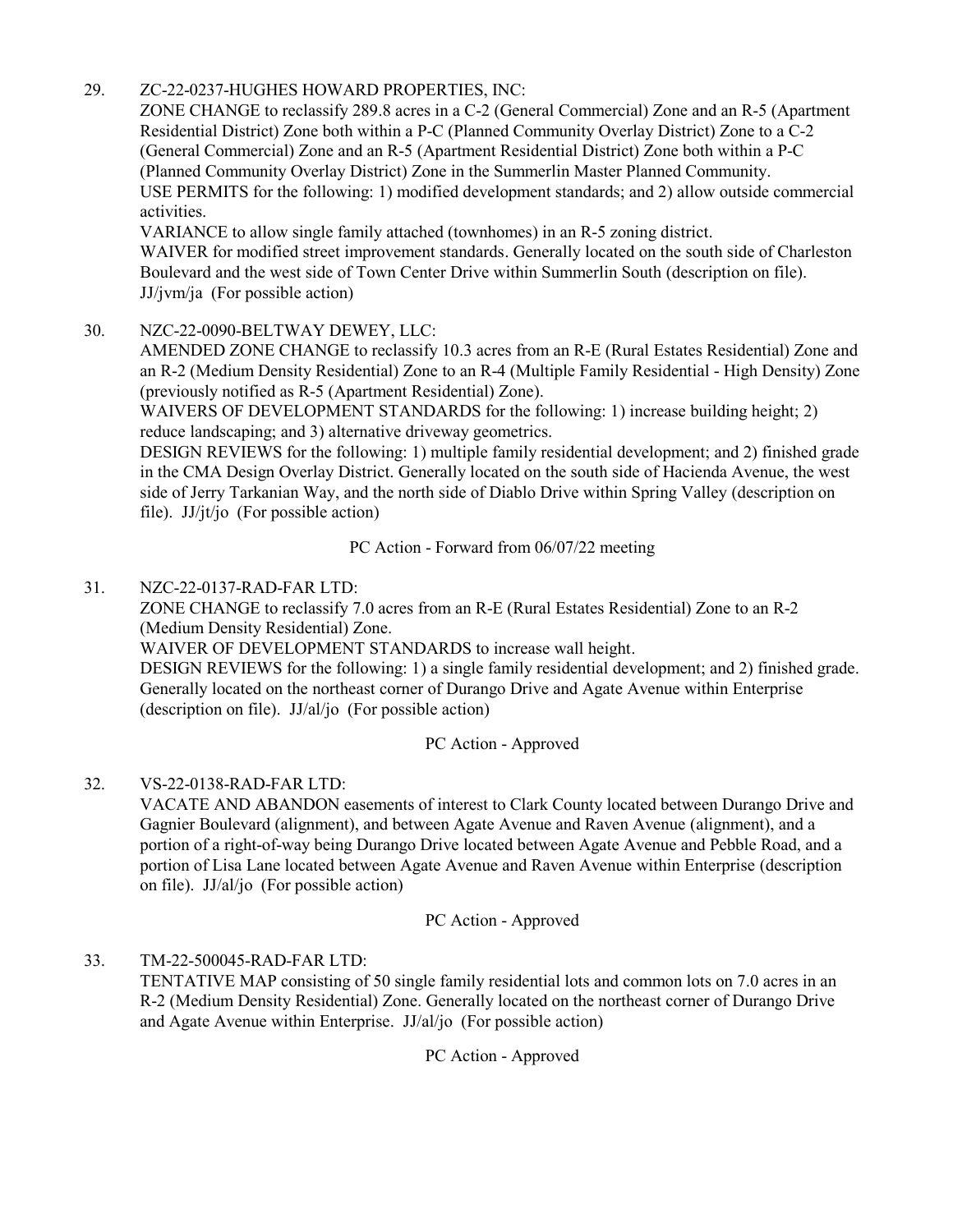34. NZC-22-0139-CHINGROS FAMILY TRUST & CHINGROS CAROLYN TRS: ZONE CHANGE to reclassify 4.9 acres from an R-E (Rural Estates Residential) Zone to an RUD (Residential Urban Density) Zone. USE PERMIT for an attached (townhouse) planned unit development. WAIVERS OF DEVELOPMENT STANDARDS for the following: 1) reduce the gross area of a planned unit development; 2) reduce setbacks; 3) reduce private street width; 4) allow modified A-curb and ribbon curb with an inverted crown; 5) reduce back of curb radii for private streets; and 6) allow modified private residential driveway design. DESIGN REVIEWS for the following: 1) an attached single family residential planned unit [development; and 2\) finished grade. Generally located on the south side of Patrick Lane, 300 feet east of](http://clark.legistar.com/gateway.aspx?m=l&id=/matter.aspx?key=8904)  Fort Apache Road within Spring Valley (description on file). JJ/rk/jo (For possible action)

## PC Action - Approved

35. VS-22-0140-CHINGROS FAMILY TRUST & CHINGROS CAROLYN TRS: [VACATE AND ABANDON easements of interest to Clark County located between Patrick Lane and a](http://clark.legistar.com/gateway.aspx?m=l&id=/matter.aspx?key=8905)  Clark County Flood Control Channel, and between Fort Apache Road and Quarterhorse Lane (alignment) within Spring Valley (description on file). JJ/rk/jo (For possible action)

PC Action - Approved

36. TM-22-500046-CHINGROS FAMILY TRUST & CHINGROS CAROLYN TRS: TENTATIVE MAP consisting of 73 residential lots and common lots on 4.9 acres in an RUD [\(Residential Urban Density\) Zone. Generally located on the south side of Patrick Lane, 300 feet east of](http://clark.legistar.com/gateway.aspx?m=l&id=/matter.aspx?key=8906)  Fort Apache Road within Spring Valley. JJ/rk/jo (For possible action)

PC Action - Approved

- 37. [CP-22-900294: Conduct a public hearing, adopt the Flood Control Master Plan Amendment, and](http://clark.legistar.com/gateway.aspx?m=l&id=/matter.aspx?key=8907)  authorize the Chair to sign a Resolution amending the Plan. (For possible action)
- 38. ORD-22-900176: Conduct a public hearing on an ordinance to consider adoption of a Development [Agreement with KB Home Las Vegas, INC for a residential subdivision \(Pyle - Arville\) on 23.88 acres,](http://clark.legistar.com/gateway.aspx?m=l&id=/matter.aspx?key=8908)  generally located south of Pyle Avenue and east of Arville Street within Enterprise. JJ/dd (For possible action)
- 39. ORD-22-900330: Conduct a public hearing on an ordinance to consider adoption of a Development [Agreement with Two Fifteen West, LLC for an office development \(Rafael Rivera - Cimarron\) on 2.1](http://clark.legistar.com/gateway.aspx?m=l&id=/matter.aspx?key=8909)  acres, generally located north of Rafael Rivera Way and east of Cimarron Road within Spring Valley. MN/dd (For possible action)
- 40. ORD-22-900333: Conduct a public hearing on an ordinance to consider adoption of a Development [Agreement with 5051 SLV, LLC and DLV-H Owner, LLC for the Dream Las Vegas Resort Hotel on 4.9](http://clark.legistar.com/gateway.aspx?m=l&id=/matter.aspx?key=8910)  acres, generally located east of Las Vegas Boulevard South and 500 feet south of Russell Road (alignment) within Paradise. JG/sr (For possible action)

# **NON-ROUTINE ACTION ITEMS (41 – 62):**

These items will be considered separately.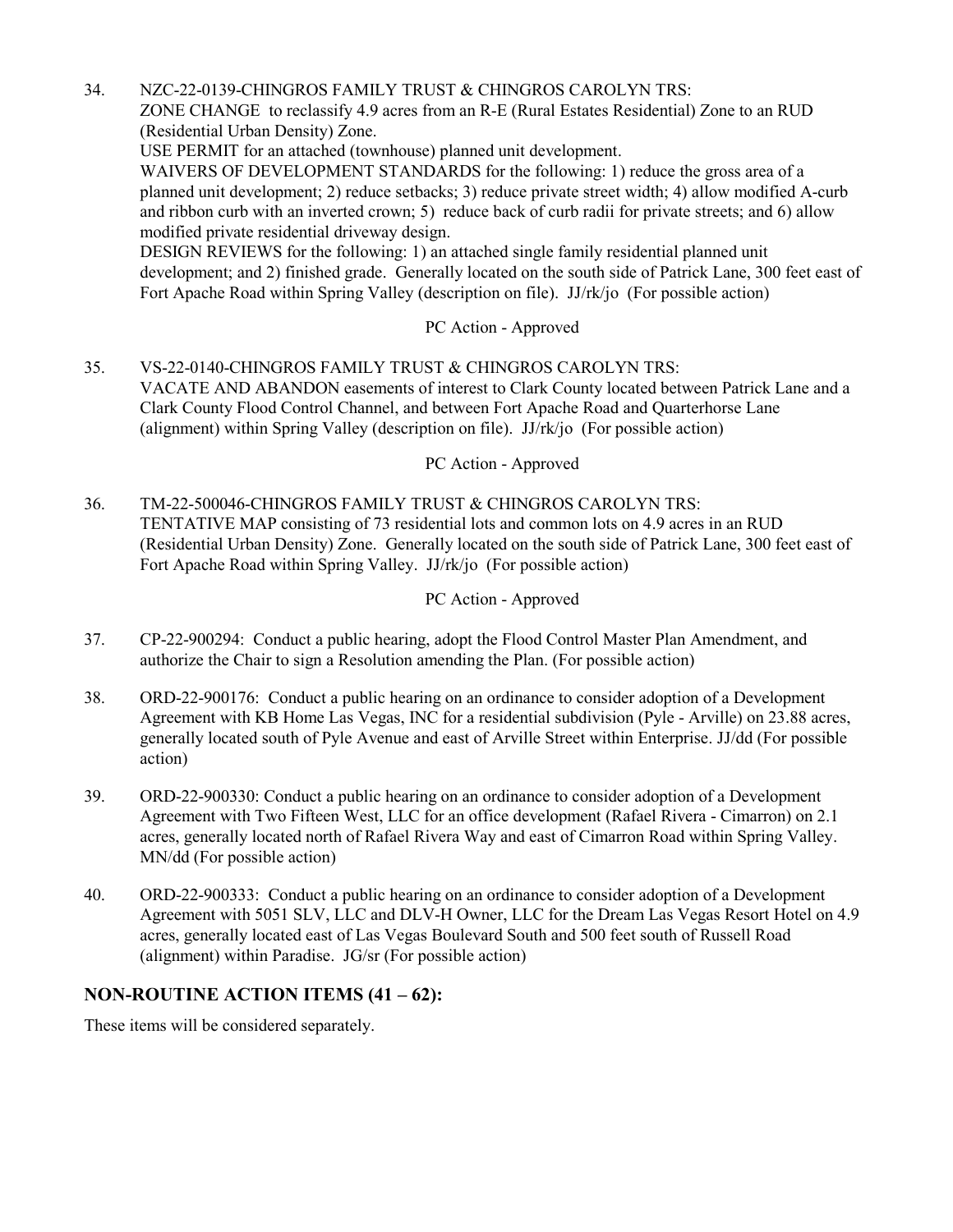## 41. ET-22-400017 (UC-1721-06)-PALAZZO CONDO TOWER, LLC:

HOLDOVER USE PERMITS SIXTH EXTENSION OF TIME to commence the following: 1) resort condominiums in conjunction with an existing resort hotel (The Venetian); 2) increased building height; [3\) associated accessory and incidental commercial uses, buildings, and structures; and 4\) deviations from](http://clark.legistar.com/gateway.aspx?m=l&id=/matter.aspx?key=8911)  development standards.

DEVIATIONS for the following: 1) reduce on-site parking requirements; 2) reduce the height setback ratio from an arterial street; 3) encroachment into airspace; and 4) all other deviations as shown on plans in file.

DESIGN REVIEWS for the following: 1) a 632 foot high, high-rise resort condominium tower including kitchens in rooms; 2) all associated accessory uses, retail areas, and amenity areas (The Venetian/Palazzo); and 3) revisions to an already approved retail component associated with the Venetian/Palazzo (Walgreens) on a portion of 62.9 acres in an H-1 (Limited Resort and Apartment) Zone. Generally located on the east side of Las Vegas Boulevard South and the south side of Sands Avenue within paradise. TS/jor/syp (For possible action)

### 42. VS-22-0163-PLACID INDUSTRIAL 2021, LLC:

HOLDOVER VACATE AND ABANDON easements of interest to Clark County located between [George Crockett Road and Arby Avenue \(alignment\), and between Placid Street and La Cienega Street](http://clark.legistar.com/gateway.aspx?m=l&id=/matter.aspx?key=8912)  within Enterprise (description on file). MN/lm/jo (For possible action)

### 43. WS-22-0162-PLACID INDUSTRIAL 2021, LLC:

[HOLDOVER WAIVERS OF DEVELOPMENT STANDARDS for the following: 1\) reduce parking; 2\)](http://clark.legistar.com/gateway.aspx?m=l&id=/matter.aspx?key=8913)  waive landscaping; and 3) modified commercial driveway design.

DESIGN REVIEW for a proposed office/warehouse complex with outside storage on 2.2 acres in an M-1 (Light Manufacturing) Zone. Generally located on the west side of Placid Street and the north side of Arby Avenue (alignment) within Enterprise. MN/lm/jo (For possible action)

### 44. WC-22-400060 (ZC-0274-03)-DESERT PALM PLAZA, LLC:

WAIVER OF CONDITIONS of a zone change requiring all future buildings shall incorporate a common design theme and incorporate like architectural features and materials in conjunction with a proposed vehicle maintenance and vehicle repair establishment on a 0.3 acre portion of 36.0 acres of an existing shopping and office center in a C-2 (General Commercial) and a C-P (Office and Professional) Zone in the CMA Design Overlay District. Generally located on the south side of Warm Springs Road, 1,120 feet east of Durango Drive within Spring Valley. MN/jor/jo (For possible action)

### 45. UC-22-0213-DESERT PALM PLAZA, LLC:

USE PERMIT to allow vehicle repair.

DESIGN REVIEW for a vehicle maintenance and vehicle repair establishment on a 0.3 acre portion of 36.0 acres of an existing shopping and office center in a C-2 (General Commercial) Zone in the CMA [Design Overlay District. Generally located on the south side of Warm Springs Road, 1,120 feet east of](http://clark.legistar.com/gateway.aspx?m=l&id=/matter.aspx?key=8915)  Durango Drive within Spring Valley. MN/jor/jo (For possible action)

### 46. WS-22-0160-BRIGGS, ROD & MICKI:

HOLDOVER WAIVER OF DEVELOPMENT STANDARDS to waive requirements for paving on Willow Avenue in conjunction with a minor subdivision map to subdivide an existing parcel on 10.0 [acres in an R-U \(Rural Open Land\) Zone within the Moapa Valley Design Overlay District. Generally](http://clark.legistar.com/gateway.aspx?m=l&id=/matter.aspx?key=8916)  located on the south side of Willow Avenue, 1,040 feet east of Swapp Drive within Moapa Valley. MK/al/ja (For possible action)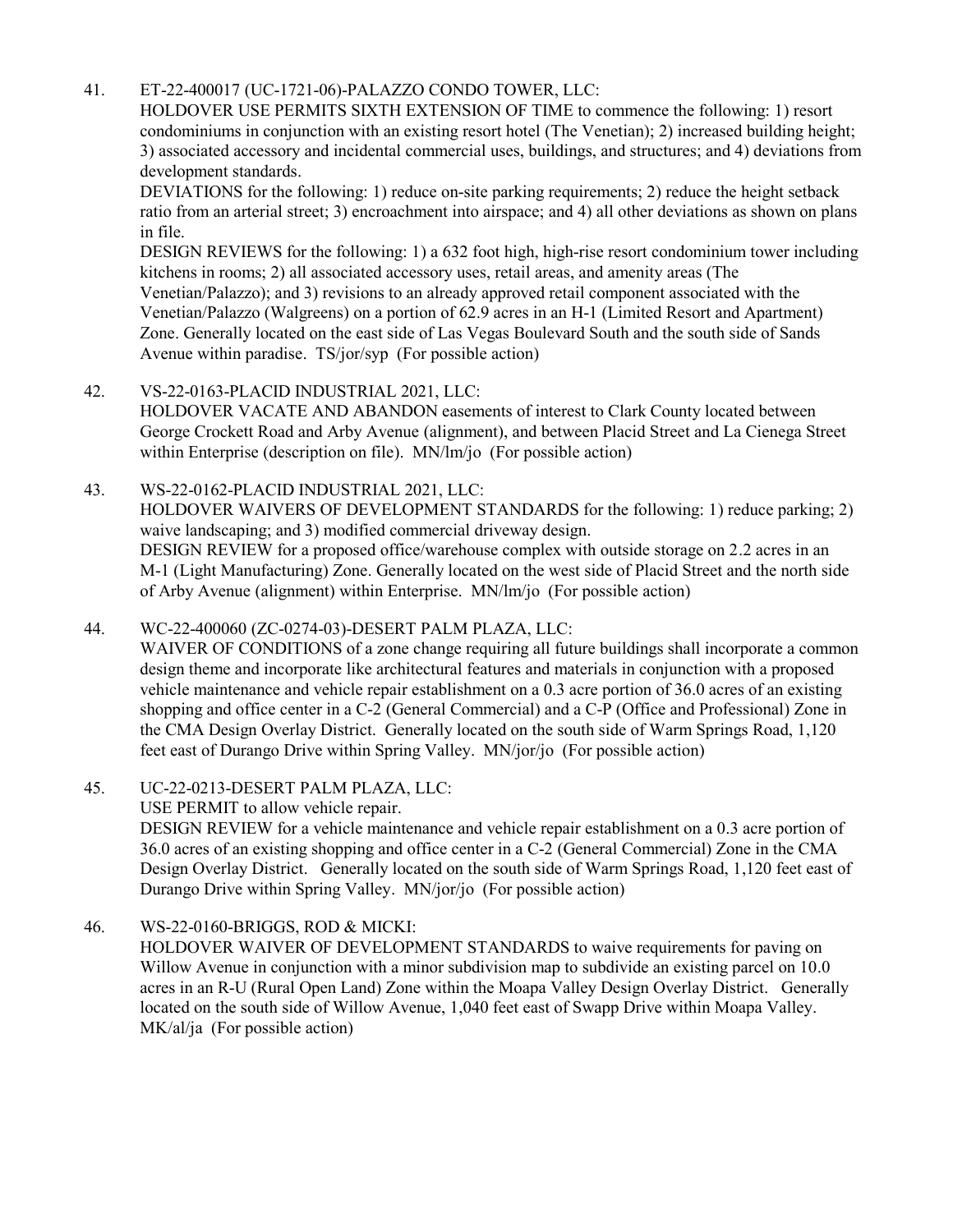47. ZC-22-0168-SCHELL, WILLIAM A. SEPARATE PROPERTY TRUST & SCHELL, WILLIAM A. TRS:

HOLDOVER ZONE CHANGE to reclassify 9.9 acres from an R-E (Rural Estates Residential) Zone to an R-D (Suburban Estates Residential) Zone.

USE PERMITS for the following: 1) a residential planned unit development (PUD); 2) reduce the building setback from project perimeter; 3) reduce communication tower setback to street; and 4) communication tower separation to residential.

WAIVERS OF DEVELOPMENT STANDARDS for the following: 1) reduce setback from the street; and 2) reduced off-set street intersection.

[DESIGN REVIEWS for the following: 1\) a detached single family residential planned unit development;](http://clark.legistar.com/gateway.aspx?m=l&id=/matter.aspx?key=8917)  and 2) finished grade. Generally located on southeast corner of Buffalo Drive and Gomer Road (alignment) within Enterprise (description on file). JJ/bb/jo (For possible action)

48. [VS-22-0172-SCHELL, WILLIAM A. SEPARATE PROPERTY TRUST & SCHELL, WILLIAM A.](http://clark.legistar.com/gateway.aspx?m=l&id=/matter.aspx?key=8918)  TRS:

HOLDOVER VACATE AND ABANDON easements of interest to Clark County located between Gomer Road and Le Baron Avenue alignment, and between Buffalo Drive and Tenaya Way within Enterprise (description on file). JJ/bb/jo (For possible action)

49. [TM-22-500060-SCHELL, WILLIAM A. SEPARATE PROPERTY TRUST & SCHELL, WILLIAM A.](http://clark.legistar.com/gateway.aspx?m=l&id=/matter.aspx?key=8919)  TRS:

HOLDOVER TENTATIVE MAP consisting of 30 residential lots and common lots on 9.9 acres in an R-D (Suburban Estates Residential) Zone. Generally located on southeast corner of Buffalo Drive and Gomer Road (alignment) within Enterprise. JJ/bb/jo (For possible action)

## 50. ZC-22-0234-PN II, INC.:

ZONE CHANGE to reclassify 9.3 acres from an R-E (Rural Estates Residential) Zone to an R-2 (Medium Density Residential) Zone.

USE PERMITS for the following: 1) a detached residential planned unit development; and 2) reduce the building setback from project perimeters.

WAIVERS OF DEVELOPMENT STANDARDS for the following: 1) reduce street intersection off-set; and 2) allow modified driveway design standards.

[DESIGN REVIEWS for the following: 1\) a detached single family residential planned unit development;](http://clark.legistar.com/gateway.aspx?m=l&id=/matter.aspx?key=8920)  and 2) hammerhead street design in the CMA Design Overlay District. Generally located on the north side of Russell Road, 635 feet east of Buffalo Drive within Spring Valley (description on file). MN/md/jo (For possible action)

### 51. VS-22-0235-PN II, INC.:

[VACATE AND ABANDON easements of interest to Clark County located between Buffalo Drive and](http://clark.legistar.com/gateway.aspx?m=l&id=/matter.aspx?key=8921)  Pioneer Way (alignment), and between Diablo Drive and Russell Road; and portion of right-of-way being Russell Road located between Buffalo Drive and Tenaya Way within Spring Valley (description on file). MN/md/jo (For possible action)

# 52. TM-22-500081-PN II, INC.:

TENTATIVE MAP consisting of 81 single family residential lots and common lots on 9.3 acres in an [R-2 \(Medium Density Residential\) Zone in the CMA Design Overlay District. Generally located on the](http://clark.legistar.com/gateway.aspx?m=l&id=/matter.aspx?key=8922)  north side of Russell Road, 635 feet east of Buffalo Drive within Spring Valley. MN/md/jo (For possible action)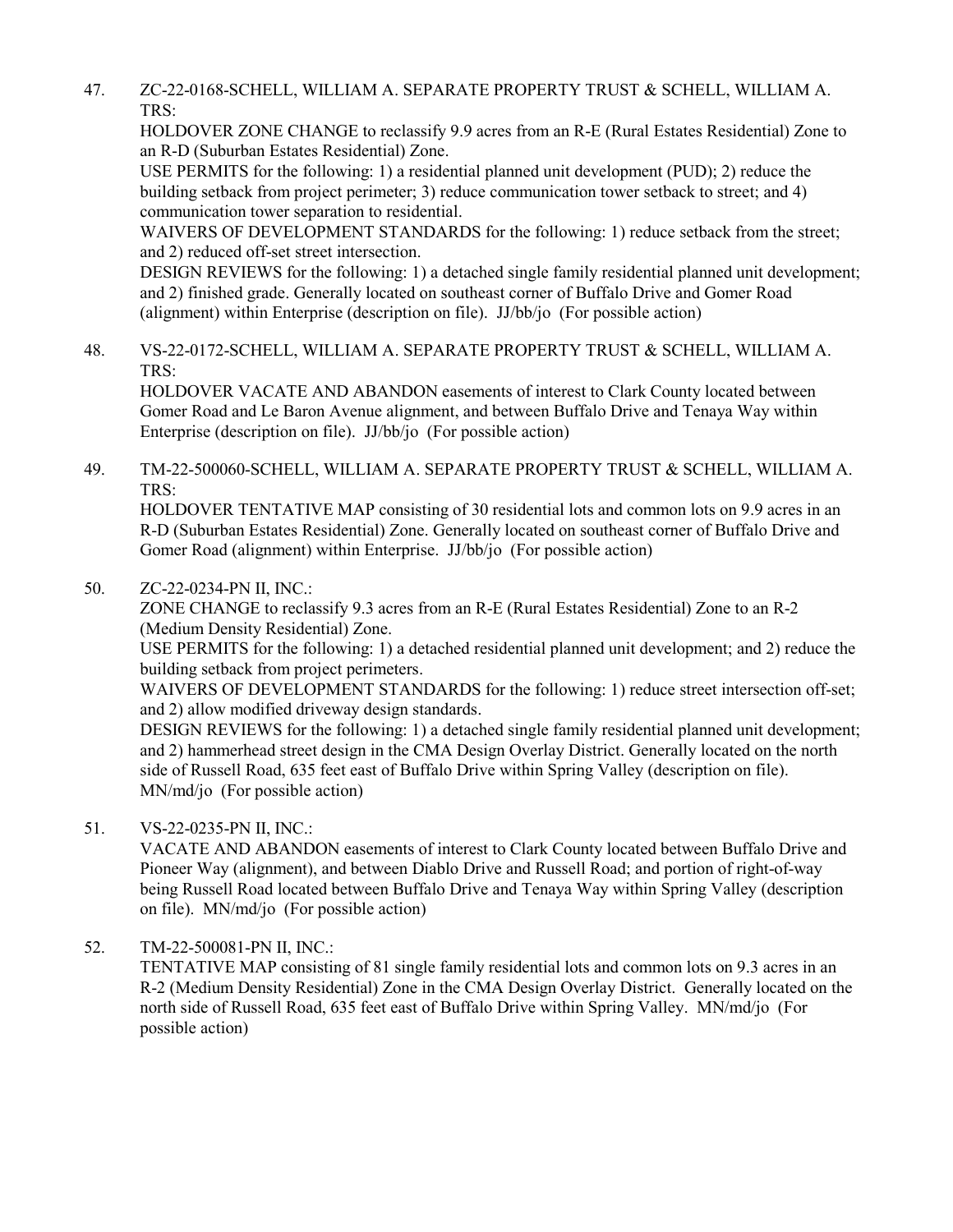### 53. NZC-22-0056-MICHELON FAMILY LV LAND, LLC:

HOLDOVER ZONE CHANGE to reclassify 15.1 acres from an H-2 (General Highway Frontage) Zone to an R-4 (Multiple Family Residential - High Density) Zone.

WAIVERS OF DEVELOPMENT STANDARDS for the following: 1) building height; and 2) non-standard improvements (landscaping) in the right-of-way.

[DESIGN REVIEWS for the following: 1\) multiple family residential development; 2\) alternative parking](http://clark.legistar.com/gateway.aspx?m=l&id=/matter.aspx?key=8923)  lot landscaping; and 3) finished grade. Generally located on the east side of Las Vegas Boulevard South and the south side of Chartan Avenue within Enterprise (description on file). MN/jt/jo (For possible action)

#### PC Action - Approved

Waiver of Development Standards #1B was Withdrawn Without Prejudice

### 54. VS-22-0057-MICHELON FAMILY LV LAND, LLC:

HOLDOVER VACATE AND ABANDON a portion of a right-of-way being Chartan Avenue located between Las Vegas Boulevard South and Giles Street, a portion of right-of-way being Terrill Avenue [located between Las Vegas Boulevard South and Giles Street, and a portion of right-of-way being Giles](http://clark.legistar.com/gateway.aspx?m=l&id=/matter.aspx?key=8924)  Street located between Chartan Avenue and Starr Avenue within Enterprise (description on file). MN/jt/jo (For possible action)

PC Action - Approved

Vacating a portion of a right-of-way being Giles Street located between Chartan Avenue and Starr Avenue was Denied

### 55. NZC-22-0149-DAF HOLDING, LLC:

ZONE CHANGE to reclassify 3.3 acres from an R-3 (Multiple Family Residential) Zone to an R-5 (Apartment Residential) Zone.

WAIVERS OF DEVELOPMENT STANDARDS for the following: 1) reduce parking; 2) alternative street landscaping; 3) reduce throat depth; and 4) allow non-standard improvements within the right-of-way.

[DESIGN REVIEWS for the following: 1\) multiple family development; and 2\) alternative parking lot](http://clark.legistar.com/gateway.aspx?m=l&id=/matter.aspx?key=8925)  landscaping on 3.5 acres in an R-5 (Apartment Residential) Zone and H-1 (Limited Resort and Apartment) P-C (Planned Community Overlay District) Zone. Generally located on the east side of Southern Highlands Parkway, 645 feet north of Bruner Avenue (alignment) within Enterprise (description on file). JJ/md/jo (For possible action)

PC Action - Approved

### **APPEAL**

56. [AG-22-900347: Consider an appeal of the Director's Notice of Decision to deny a Request For](http://clark.legistar.com/gateway.aspx?m=l&id=/matter.aspx?key=8926)  Reasonable Zoning Accommodation, and direct staff accordingly. MK/sr (For possible action)

### **AGENDA ITEM**

57. [AG-22-900354: Discuss the land use plan amendment and zone boundary amendment processes, and](http://clark.legistar.com/gateway.aspx?m=l&id=/matter.aspx?key=8927)  direct staff accordingly. (For possible action)